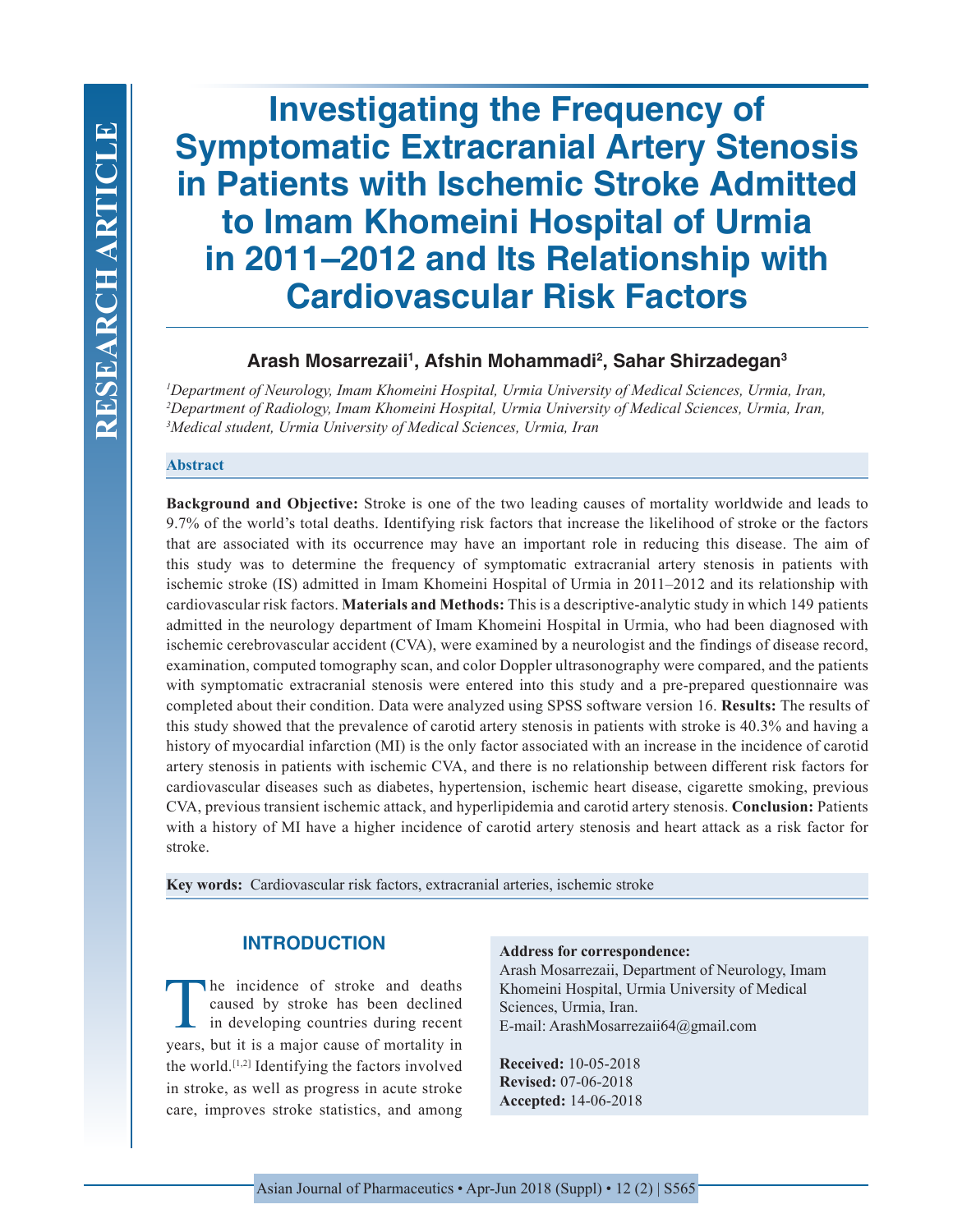the significant risk factors is that Causing stroke, one can mention high blood pressure, hyperlipidemia (HLP), diabetes, cigarette smoking, physical inactivity, and inappropriate diet, which together account for about 90% of the risk of stroke.[3,4] In the low- and middleincome countries, the incidence of stroke is still rising.<sup>[5-7]</sup> Ischemic stroke (IS), which is described as the death of neurons due to the prevention of regional cerebral blood flow by the intra-arterial thrombus, is the second most common cause of death and the first major cause of disability worldwide.[8] In terms of the division of the cerebrovascular, they are divided into two large and small vessels that large vessels consist of two extracranial and intracranial groups. Extracurricular vessels include common carotid, internal and external carotid. About 15% of IS s occur due to extracurricular carotid artery stenosis.[9] The cause of artery stenosis in most cases has been reported as atherosclerosis, endothelial damage, fat accumulation, inflammation, plaque formation, fibrin, platelet, and thrombin.[10] Angiography is a gold standard diagnostic tool for carotid stenosis, but it is an expensive and invasive method with potentially serious side effects. While Doppler ultrasonography is a non-invasive and inexpensive method and it can provide information on vascular function and anatomy and provide atherosclerotic plaques; therefore, ultrasonography is widely used as a method without side effects for monitoring extracranial cerebrovascular. The sensitivity and specificity of the ultrasound of the carotid artery are about 90% and 95%, and it also has the ability to detect very small plaques.[11] The most effective treatment for stroke is prevention. By the means of prevention, especially in high-risk populations, we can significantly reduce mortality and disability.[12] Therefore, identifying risk factors that increase the likelihood of stroke or the factors that are associated with it has an important role in reducing the disease. For this reason, we intend to determine the frequency of stenosis of the extracranial carotid artery in patients with stroke and to investigate the possible relationship between risk factors of stroke and stenosis of extracranial arteries to predict the carotid stenosis to determine the probability of stroke.

# **MATERIALS AND METHODS**

This descriptive, analytic study was conducted with 149 patients admitted to the Neurology Department of Imam Khomeini Hospital in Urmia who had been diagnosed with ischemic CVA and they were investigated by a neuroscientist, and the findings of disease record, examination, computed tomography scan, and colon color Doppler ultrasound were compared; patients with extracranial stenosis were included in the study and a prepared questionnaire was completed about these patients. It should be noted that the patient's consent was taken

before any action. Then, all the data were analyzed using SPSS version 16 software (IBM).

## **RESULTS**

In this study, 149 admitted patients with mean age of  $63.47 \pm 14.920$  years old and minimum age of 18 years and maximum age of 103 years after stroke were studied in which 60 patients (40.3%) had internal carotid artery stenosis and 89 subjects (59.7%) did not show this symptom. Of the sixty patients with internal carotid artery stenosis, 33 were male and 27 were female, and of 89 patients without internal carotid artery stenosis, 40 were male and 48 were female. Of the 60 patients with arterial stenosis, 48 did not have diabetes and 12 were diabetic patients, and 89 patients who had no stenosis, 79 had no diabetes and 10 had diabetes, and in a total number of patients, 127 patients did not have diabetes and 22 cases had diabetes [Table 1]. Chi-square test on the relationship between variables of diabetes and artery stenosis in the studied patients showed that the relationship between these two variables was not statistically significant. In fact, there is no relationship between these two variables  $(P = 0.139)$ .

Furthermore, of sixty patients with arterial stenosis, fifty patients had no ischemic heart disease (IHD) and ten had IHD, and of 89 patients without arterial stenosis, 79 patients were without IHD and 10 were with IHD; of whole the studied population, 129 patients had no IHD and 20 had IHD [Table 2]. The Chi-square test on the relationship between

| <b>Table 1:</b> The prevalence of internal carotid artery<br>stenosis in diabetic and non-diabetic patients |                 |                 |     |
|-------------------------------------------------------------------------------------------------------------|-----------------|-----------------|-----|
| DМ                                                                                                          | <b>Stenosis</b> | Total           |     |
|                                                                                                             | <b>Negative</b> | <b>Positive</b> |     |
| No                                                                                                          | 79              | 48              | 127 |
| Yes                                                                                                         | 10              | 12              | 22  |
| Total                                                                                                       | 89              | 60              | 149 |

DM: Diabetes mellitus

| <b>Table 2:</b> The prevalence of internal carotid artery<br>stenosis in the studied patients with a history of<br>ischemic heart disease and without it |                                                                                                                                                                                                                                      |                 |       |
|----------------------------------------------------------------------------------------------------------------------------------------------------------|--------------------------------------------------------------------------------------------------------------------------------------------------------------------------------------------------------------------------------------|-----------------|-------|
| <b>IHD</b>                                                                                                                                               | <b>Stenosis</b>                                                                                                                                                                                                                      |                 | Total |
|                                                                                                                                                          | <b>Negative</b>                                                                                                                                                                                                                      | <b>Positive</b> |       |
| No                                                                                                                                                       | 79                                                                                                                                                                                                                                   | 50              | 129   |
| Yes                                                                                                                                                      | 10                                                                                                                                                                                                                                   | 10              | 20    |
| Total                                                                                                                                                    | 89                                                                                                                                                                                                                                   | 60              | 149   |
|                                                                                                                                                          | <b>THE REPORT OF A REPORT OF A REPORT OF A REPORT OF A REPORT OF A REPORT OF A REPORT OF A REPORT OF A REPORT OF A REPORT OF A REPORT OF A REPORT OF A REPORT OF A REPORT OF A REPORT OF A REPORT OF A REPORT OF A REPORT OF A R</b> |                 |       |

IHD: Ischemic heart disease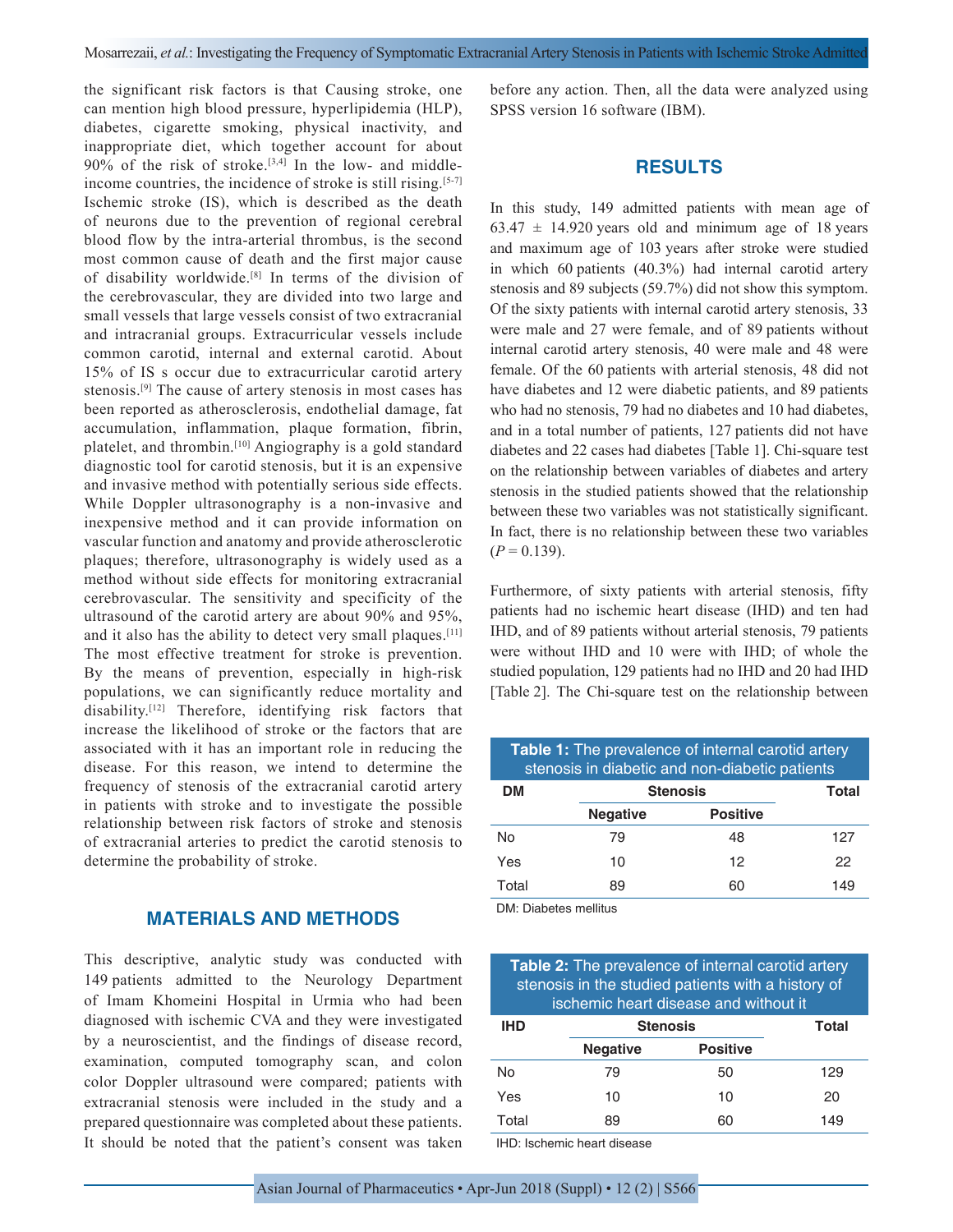variables of IHD and artery stenosis in the studied patients showed that the relationship between these two variables was not statistically significant, and in fact, there is no relationship between these two variables  $(P = 0.34)$ .

Of sixty patients with arterial stenosis, 51 patients had no history of myocardial infarction (MI) and 9 had a history of MI, and of 89 patients without stenosis, 87 cases had no history of MI and two patients had a history of MI; among total number of participants, 138 patients had a history of MI and 11 patients had a history of MI [Table 3]. Chi-square test with regard to the relationship between the history of MI and artery stenosis in the studied patients showed that the relationship between these two variables is statistically significant, and in fact, there is a relationship between these two variables. This means that the rate of stroke in patients with a history of MI is more than that of other patients and heart attack is a risk factor for stroke  $(P = 0.004)$ .

Of sixty patients with arterial stenosis, 57 had no HLP and 3 had HLP, and of 89 patients without arterial stenosis, 83 did not have HLP and 6 had HLP; from the total number of patients, 140 had no HLP and 9 had HLP [Table 4]. Chisquare test with regard to the relationship between HLP variables and arterial stenosis in the studied patients showed that the relationship between these two variables was not statistically significant, and in fact, there is no relationship between these two variables  $(P = 0.662)$ .

Furthermore, of sixty patients with arterial stenosis, 34 patients had no hypertension (HTN) and 26 patients had HTN, and of 89 patients without stenosis of the arteries, 56 had no diabetes and 33 had HTN; from the total number of patients, ninety patients had no HTN and 59 cases had HTN [Table 5]. The Chi-square test for the relationship between HTN and arterial stenosis in the patients showed that the relationship between these two variables was not statistically significant, and in fact, there was no relationship between these two variables  $(P = 0.444)$ .

Of the sixty patients with artery stenosis, 48 were nonsmokers and 12 were smokers, and of 89 patients without stenosis, 75 cases were non-smokers and 14 were smokers; from the total number of patients, 123 subjects were nonsmokers and 26 were smokers [Table 6]. Chi-square test on the relationship between variables of smoking and artery stenosis in the patients showed that the relationship between these two variables was not statistically significant. In fact, there is no relationship between these two variables  $(P = 0.501)$ .

## **Table 3:** The prevalence of internal carotid artery stenosis in patients with a history of myocardial infarction without a history

| ΜI    |                 | <b>Stenosis</b> | Total |
|-------|-----------------|-----------------|-------|
|       | <b>Negative</b> | <b>Positive</b> |       |
| No    | 87              | 51              | 138   |
| Yes   | 2               | 9               | 11    |
| Total | 89              | 60              | 149   |

MI: Myocardial infarction

| <b>Table 4:</b> The prevalence of internal carotid artery<br>stenosis in patients with and without hyperlipidemia |                 |                 |       |
|-------------------------------------------------------------------------------------------------------------------|-----------------|-----------------|-------|
| <b>HLP</b>                                                                                                        | <b>Stenosis</b> |                 | Total |
|                                                                                                                   | <b>Negative</b> | <b>Positive</b> |       |
| No                                                                                                                | 83              | 57              | 140   |
| Yes                                                                                                               | 6               | 3               | 9     |
| Total                                                                                                             | 89              | 60              | 149   |
| $\cdots$ $\cdots$                                                                                                 | .               |                 |       |

HLP: Hyperlipidemia

| Table 5: The prevalence of internal carotid artery<br>stenosis in patients with hypertension and without<br>hypertension |                 |                 |       |
|--------------------------------------------------------------------------------------------------------------------------|-----------------|-----------------|-------|
| <b>HTN</b>                                                                                                               | <b>Stenosis</b> |                 | Total |
|                                                                                                                          | <b>Negative</b> | <b>Positive</b> |       |
| <b>No</b>                                                                                                                | 56              | 34              | 90    |
| Yes                                                                                                                      | 33              | 26              | 59    |
| Total                                                                                                                    | 89              | 60              | 149   |
| $LTN·$ Hyportonoion                                                                                                      |                 |                 |       |

HTN: Hypertension

| <b>Table 6:</b> Prevalence of internal carotid artery<br>stenosis in smokers and non-smokers |                 |                 |       |
|----------------------------------------------------------------------------------------------|-----------------|-----------------|-------|
| <b>Smoking</b>                                                                               | <b>Stenosis</b> |                 | Total |
|                                                                                              | <b>Negative</b> | <b>Positive</b> |       |
| No                                                                                           | 75              | 48              | 123   |
| Yes                                                                                          | 14              | 12              | 26    |
| Total                                                                                        | 89              | 60              | 149   |

**Table 7:** The prevalence of internal carotid artery stenosis in patients with and without prior transient ischemic attack

| <b>Pre-TIA</b> | <b>Stenosis</b> |                 | Total |
|----------------|-----------------|-----------------|-------|
|                | <b>Negative</b> | <b>Positive</b> |       |
| No             | 87              | 58              | 145   |
| Yes            | 2               | 2               | 4     |
| Total          | 89              | 60              | 149   |

TIA: Transient ischemic attack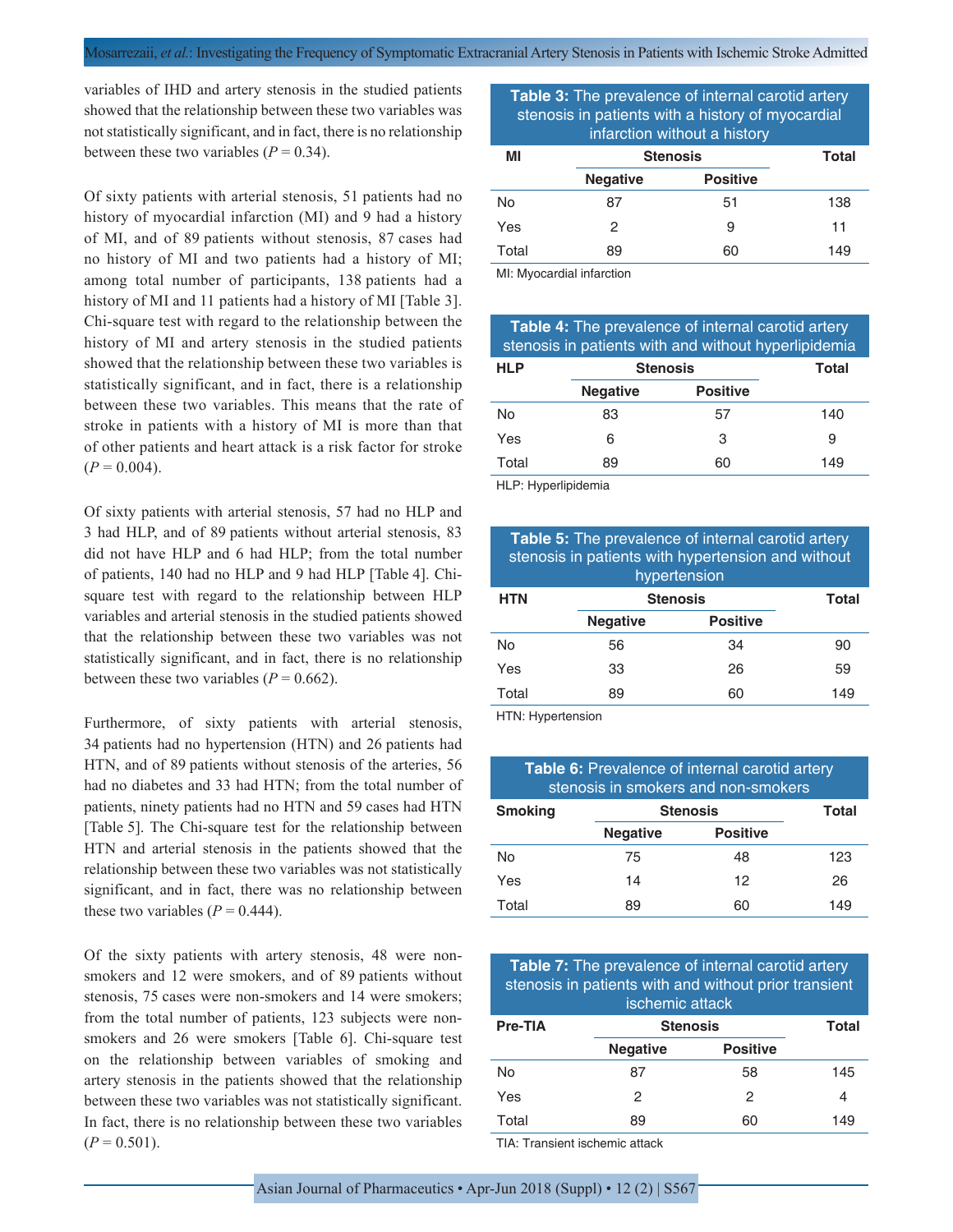Furthermore, of sixty patients with arterial stenosis, 58 had no previous transient ischemic attacks and 2 had previous transient ischemic attacks, and of 89 patients who had no stenosis, 87 had no previous transient ischemic attack and 2 had previous transient ischemic attacks; from the total number of patients, 145 patients had no transient ischemic attacks and 4 had transient ischemic attacks [Table 7]. Chi-square test on the relationship between the variables of previous transient ischemic attacks and artery stenosis in the patients showed that the relationship between these two variables was not statistically significant. In fact, there is no relationship between these two variables  $(P = 0.687)$ .

### **DISCUSSION**

Stroke is one of the two leading causes of mortality worldwide and leads to 9.7% of the world's total deaths.[13] The incidence of stroke is higher in underdeveloped countries than in developed countries.<sup>[14]</sup> IS is the most common type of stroke around the world and the intracranial atherosclerotic artery is the most commonly reported mechanism.[15] The current study was conducted on 149 patients admitted to the Neurology Department of Imam Khomeini Hospital in Urmia. The results of the Doppler ultrasonography on these patients revealed that 60 (40.3%) of them had internal carotid artery stenosis. In a study done by Lehtola *et al*., it was found that the rate of recurrence of IS in patients with carotid artery stenosis was significantly higher than those who did not have carotid artery stenosis. By analyzing several variables involved in IS, it was found that carotid artery stenosis is an independent risk factor for the recurrence of stroke and those who have carotid artery stenosis are more likely to suffer from stroke again.<sup>[16]</sup> The findings of this study showed that the rate of carotid artery stenosis was higher than Wolff *et al*. study result. In a study by Wolff *et al.*,<sup>[17]</sup> on 159 patients aged 45–45 years with IS attack, 49 patients (31%) had cranial carotid artery stenosis. The frequency of internal carotid artery stenosis according to the gender of the patients is consistent with the study by Mousavi *et al*. [18] Our findings showed that, of sixty patients with artery stenosis, 33 were men and 27 were women, and in Mousavi *et al*. study, there were 50 men and 40 women. The statistical analysis of the present study using Chi-square test to measure the relationship between the two variables and between the patients' gender and the amount of stenosis of the internal carotid artery showed that there was no significant relationship, and this means that the gender of the patients did not affect the incidence of internal carotid artery stenosis  $(P = 0.254)$ .

In line with investigating the relationship between cardiovascular risk factors in the understudy patients in line with diabetes, our study results showed that, of sixty patients with carotid artery stenosis, 12 (20%) patients had diabetes, while this value among 89 people without stenosis was 10 (11.23%). Results show that there are more patients in the arterial stenosis group. However, no statistically significant relationship was found between statistical analysis and Chi-square test for diabetes and the incidence of internal carotid artery stenosis  $(P = 0.139)$ . The obtained results are not consistent with the findings of Hadi *et al*. [11] study. In their study, the prevalence of diabetes in patients with internal carotid artery stenosis was 44% and in that study, diabetes is an independent risk factor for internal carotid artery stenosis in patients with IS. Furthermore, the obtained results of this study in relation to IHD as an independent risk factor showed that there was no significant relationship between carotid artery stenosis and IHD  $(P = 0.34)$ . In this study, of sixty patients with carotid artery stenosis, 10 had IHD, which was the same in the 89 cases without stenosis. In the study of the history of MI in patients under study, it was found that the incidence of internal carotid artery stenosis was significantly higher in patients with no history of heart attack  $(P = 0.004)$ . The results showed that, of sixty patients with arterial stenosis, 9 had a history of MI, while there were 2 cases among 89 patients without arterial stenosis. The results showed that there is no relationship between HLP and internal carotid artery stenosis  $(P =$ 0.474). The findings showed that among sixty patients with carotid stenosis, 3 of them had HLP, and this value in patients with no arterial stenosis was 6 patients in 89 patients. There was no relationship between high blood pressure as one of the main risk factors for cardiovascular disease and internal carotid artery stenosis  $(P = 0.111)$ . Of the sixty patients with arterial stenosis, 26 had HTN, of which 33 were in 89 patients without arterial stenosis. These findings are not consistent with the results of Hadi *et al*. [11] study. In their study, the prevalence of HTN in patients with carotid artery stenosis was 59%, while this value was 43% in the study, and in their study, HTN has been introduced as an independent risk factor for internal carotid artery stenosis. In this study, there was no relationship between other risk factors for cardiovascular disease such as smoking, pre- Cerebrovascular Accident (CVAT), and pre-transient ischemic attack (TIA). Carotid artery stenosis is one of the main causes of transient ischemic stroke (TIA) and acute IS, and carotid and stent surgery are used to reduce its risk.<sup>[19]</sup> Various factors are involved in carotid artery stenosis and cerebral stroke that, with their prediction and proper treatment, one can improve stroke statistics.[20] The aim of this study was to determine the frequency of symptomatic extracranial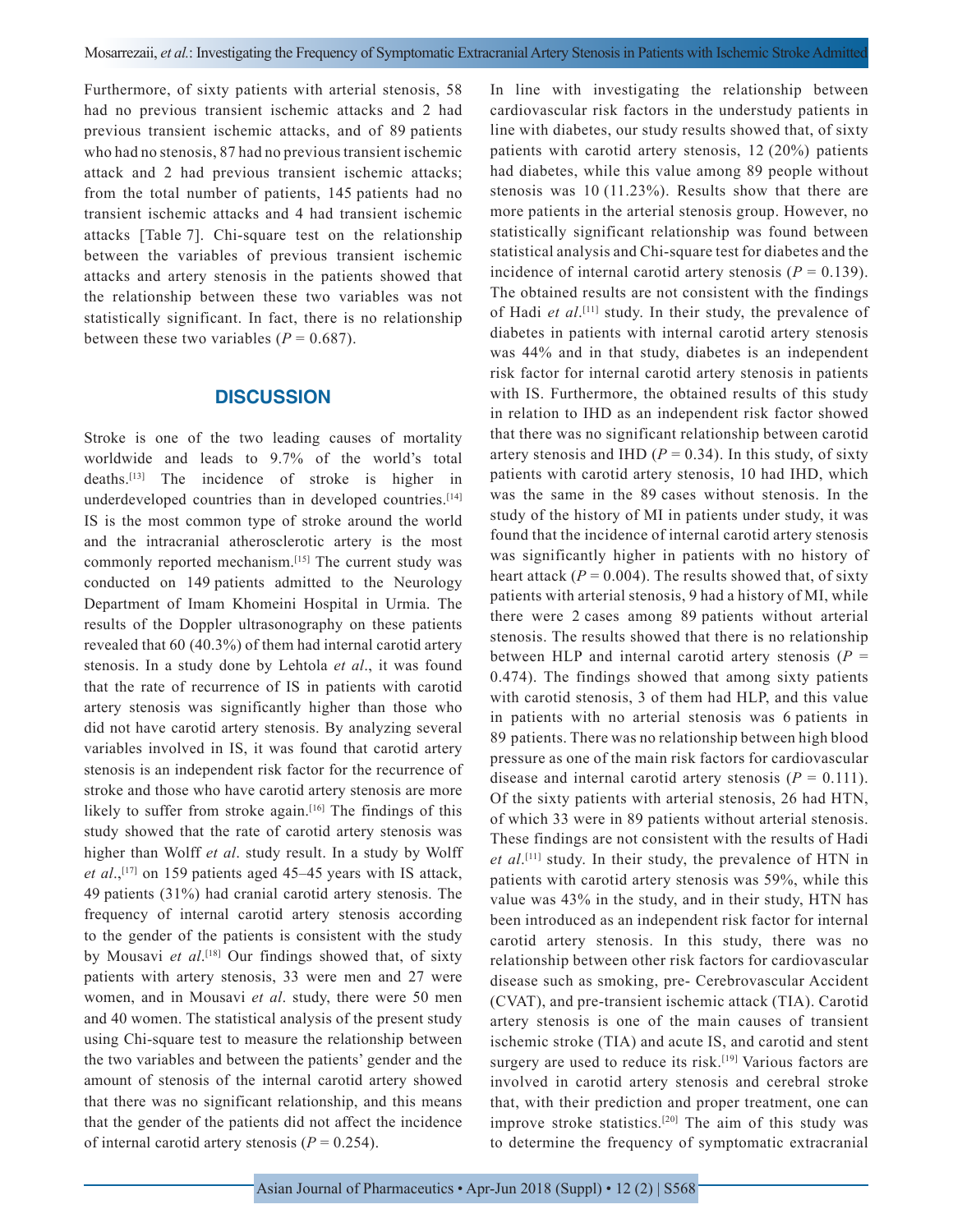artery stenosis in patients with IS admitted to Imam Khomeini Hospital of Urmia in 2011–2012 and its relationship with risk factors for cardiovascular disease.

# **CONCLUSION**

The results of this study showed that the prevalence of internal carotid artery stenosis in patients who had been attacked by stroke is 40.3% and having a record of MI is the only factor associated with an increase in the incidence of internal carotid artery stenosis in CVA ischemic patients, and there is no relationship between different cardiovascular risk factors such as diabetes, HTN, IHD, cigarette smoking, previous CVA, previous TIA, and HLP and internal carotid artery stenosis.

#### **Suggestions**

This study must be carried out at a wider level, and the impact of other risk factors that were not studied in this study should be studied on the impact of carotid artery stenosis and stroke.

### **REFERENCES**

- 1. Thrift AG, Howard G, Cadilhac DA, Howard VJ, Rothwell PM, Thayabaranathan T, *et al.* Global stroke statistics: An update of mortality data from countries using a broad code of "cerebrovascular diseases". Int J Stroke 2017;12:796-801.
- 2. Hong KS, Bang OY, Kang DW, Yu KH, Bae HJ, Lee JS, *et al.* Stroke statistics in Korea: Part I. Epidemiology and risk factors: A report from the Korean stroke society and clinical research center for stroke. J Stroke 2013;15:2-0.
- 3. Feigin VL, Roth GA, Naghavi M, Parmar P, Krishnamurthi R, Chugh S, *et al.* Global burden of stroke and risk factors in 188 countries, during 1990-2013: A systematic analysis for the global burden of disease study 2013. Lancet Neurol 2016;15:913-24.
- 4. O'Donnell MJ, Xavier D, Liu L, Zhang H, Chin SL, Rao-Melacini P, *et al.* Risk factors for ischaemic and intracerebral haemorrhagic stroke in 22 countries (the INTERSTROKE study): A case-control study. Lancet 2010;376:112-23.
- 5. Béjot Y, Daubail B, Jacquin A, Durier J, Osseby GV, Rouaud O, *et al.* Trends in the incidence of ischaemic stroke in young adults between 1985 and 2011: The Dijon stroke registry. J Neurol Neurosurg Psychiatry 2014;85:509-13.
- 6. Koton S, Schneider AL, Rosamond WD, Shahar E,

Sang Y, Gottesman RF, *et al.* Stroke incidence and mortality trends in US communities, 1987 to 2011. JAMA 2014;312:259-68.

- 7. Feigin VL, Forouzanfar MH, Krishnamurthi R, Mensah GA, Connor M, Bennett DA, *et al.* Global and regional burden of stroke during 1990-2010: Findings from the global burden of disease study 2010. Lancet 2014;383:245-54.
- 8. Auboire L, Sennoga CA, Hyvelin JM, Ossant F, Escoffre JM, Tranquart F, *et al.* Microbubbles combined with ultrasound therapy in ischemic stroke: A systematic review of *in-vivo* preclinical studies. PLoS One 2018;13:e0191788.
- 9. Foreman PM, Harrigan MR. Blunt traumatic extracranial cerebrovascular injury and ischemic stroke. Cerebrovasc Dis Extra 2017;7:72-83.
- 10. Sacco RL. Clinical practice. Extracranial carotid stenosis. N Engl J Med 2001;345:1113-8.
- 11. Hadi NU, Rukhsana, Awan KH, Iqbal N. Frequency of carotid artery stenosis in ischemic stroke by using carotid Doppler ultrasonography in a teaching hospital. Gomal J Med Sci 2009;7:84-6.
- 12. Ramírez-Moreno JM, Muñoz Vega P, Espada S, Bartolomé Alberca S, Aguirre J, Peral D, *et al.* Association between self-perceived psychological stress and transitory ischaemic attack and minor stroke: A casecontrol study. Neurologia 2017. pii: S0213-4853(17) 30357-2.
- 13. Strong K, Mathers C, Bonita R. Preventing stroke: Saving lives around the world. Lancet Neurol 2007;6: 182-7.
- 14. Feigin VL, Lawes CM, Bennett DA, Barker-Collo SL, Parag V. Worldwide stroke incidence and early case fatality reported in 56 population-based studies: A systematic review. Lancet Neurol 2009;8:355-69.
- 15. Gorelick PB, Wong KS, Bae HJ, Pandey DK. Large artery intracranial occlusive disease: A large worldwide burden but a relatively neglected frontier. Stroke 2008;39:2396-9.
- 16. Lehtola H, Airaksinen KE, Hartikainen P, Hartikainen JEK, Palomäki A, Nuotio I, *et al.* Stroke recurrence in patients with atrial fibrillation: Concomitant carotid artery stenosis doubles the risk. Eur J Neurol 2017;24:719-25.
- 17. Wolff V, Armspach JP, Beaujeux R, Manisor M, Rouyer O, Lauer V, *et al.* High frequency of intracranial arterial stenosis and cannabis use in ischaemic stroke in the young. Cerebrovasc Dis 2014;37:438-43.
- 18. Mousavi SA, Ghasemi M, Hoseini T, Mehrabi A. Extracranial cerebral arterial atherosclerosis in Iranian patients suffering ischemic strokes. J Res Med Sci 2006;11:390-88.
- 19. Buchwald F, Norrving B, Petersson J. Is carotid